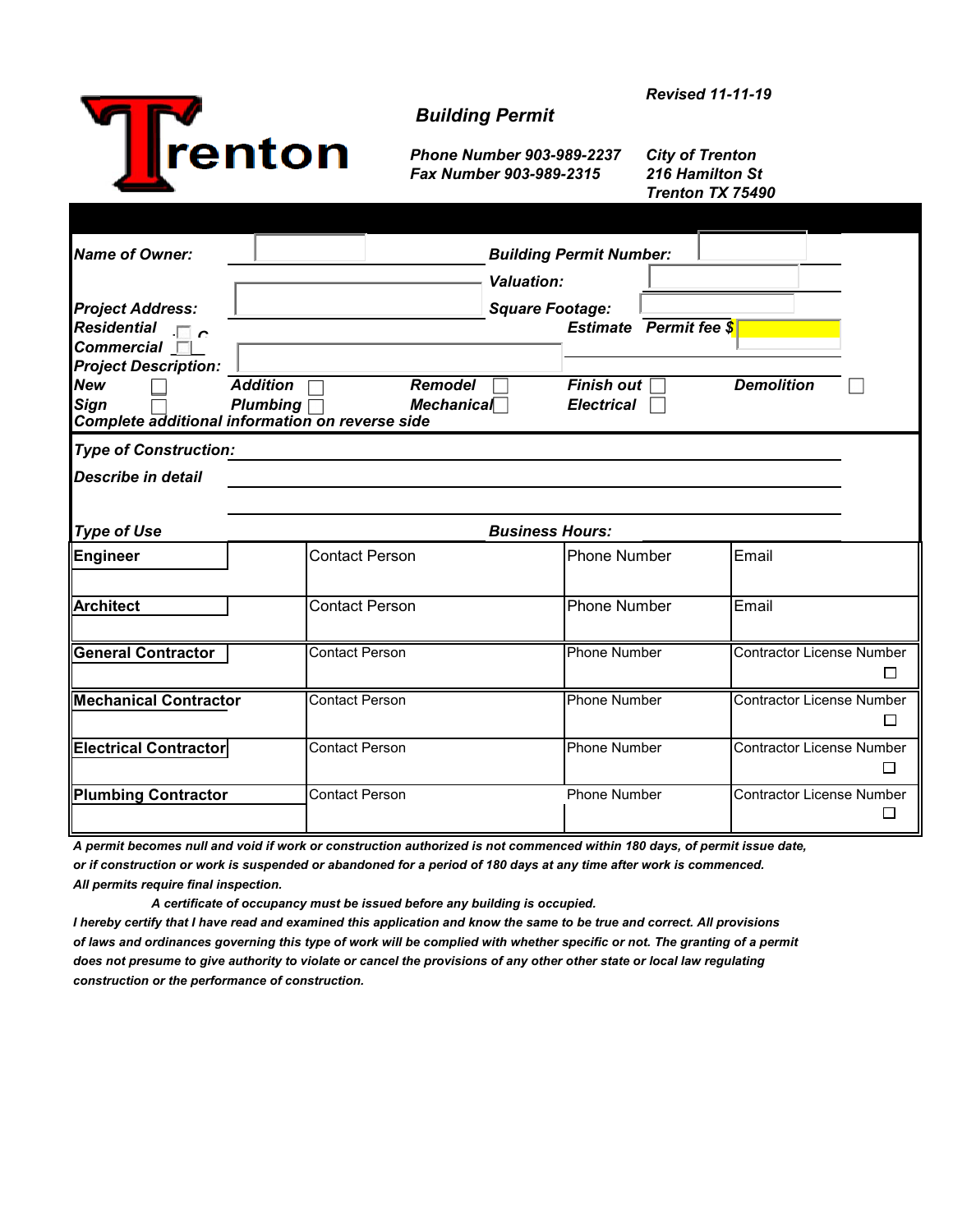

*Fax Number 903-989-2315*

*Revised 11-11-19*

*City of Trenton 216 Hamilton St Trenton TX 75490*

## *FIRST:*

*CALL FOR DIG TEST (811) AND CITY HALL (903-989-2237) TO HAVE ALL LINES MARKED*

| <b>CHECK LIST:</b><br>Apply for site plan approval<br>through Planning and Zoning<br><b>Board</b> | <b>Building Construction plans</b><br>Submit 2 sets of building construction documents.<br>Construction documents must be drawn to scale and<br>include sufficient clarity and detail to indicate the nature and<br>character of the work. A Texas Registered Architect is required<br>to stamp all constructions sheets where the laws of the State |  |  |  |
|---------------------------------------------------------------------------------------------------|------------------------------------------------------------------------------------------------------------------------------------------------------------------------------------------------------------------------------------------------------------------------------------------------------------------------------------------------------|--|--|--|
| Street address<br><b>Property Owner</b>                                                           | of Texas require an Architect's seal for the construction<br>activity described in the application. All the drawings and<br>specifications must bear the name, address, phone number,                                                                                                                                                                |  |  |  |
| Description of project                                                                            | and fax number of the person responsible for the design.                                                                                                                                                                                                                                                                                             |  |  |  |
| Total square feet                                                                                 | A Texas registered professional engineer must prepare and                                                                                                                                                                                                                                                                                            |  |  |  |
| <b>General Contractor</b>                                                                         | stamp the structural, electrical mechanical, and HVAC.                                                                                                                                                                                                                                                                                               |  |  |  |
| Surrounding land uses and zoning of                                                               |                                                                                                                                                                                                                                                                                                                                                      |  |  |  |
| adjacent property                                                                                 | Plans for a back flow prevention device installed                                                                                                                                                                                                                                                                                                    |  |  |  |
| height of the building                                                                            | ((Do we need a place for the engineer to sign off on?))                                                                                                                                                                                                                                                                                              |  |  |  |
| Identify the use of each room                                                                     | Copy of bond or proof of insurance                                                                                                                                                                                                                                                                                                                   |  |  |  |
| <b>Current Survey</b>                                                                             |                                                                                                                                                                                                                                                                                                                                                      |  |  |  |
| <b>Current Zoning</b>                                                                             |                                                                                                                                                                                                                                                                                                                                                      |  |  |  |
| Total building size                                                                               | <b>Site Plan</b>                                                                                                                                                                                                                                                                                                                                     |  |  |  |
| Total area of landscaping                                                                         | Location of set back line                                                                                                                                                                                                                                                                                                                            |  |  |  |
| Elevation plan                                                                                    | Dimensions of the building                                                                                                                                                                                                                                                                                                                           |  |  |  |
| Plans for plumbing                                                                                | Location of the driveways, dimension, culvert size                                                                                                                                                                                                                                                                                                   |  |  |  |
| Plans for HVAC                                                                                    | Location of water and sewer lines                                                                                                                                                                                                                                                                                                                    |  |  |  |
| Rendering                                                                                         | $\equiv$<br>Number of street parking                                                                                                                                                                                                                                                                                                                 |  |  |  |
| <b>Plans for electrical</b>                                                                       | <b>Surrounding structures</b>                                                                                                                                                                                                                                                                                                                        |  |  |  |
|                                                                                                   | Total land usage                                                                                                                                                                                                                                                                                                                                     |  |  |  |
|                                                                                                   | Grading plan (if applicable)                                                                                                                                                                                                                                                                                                                         |  |  |  |

## *\_\_\_\_ Signature of Owner Date*

| <b>OFFICE USE ONLY</b><br>Approved | 20 | Denied |                               | 20          |  |
|------------------------------------|----|--------|-------------------------------|-------------|--|
| <b>Official Plan Reviewed</b>      |    |        | <b>P&amp;Z</b> pending review | <b>Date</b> |  |
| <b>Conditions:</b>                 |    |        |                               |             |  |
|                                    |    |        |                               |             |  |
|                                    |    |        |                               |             |  |